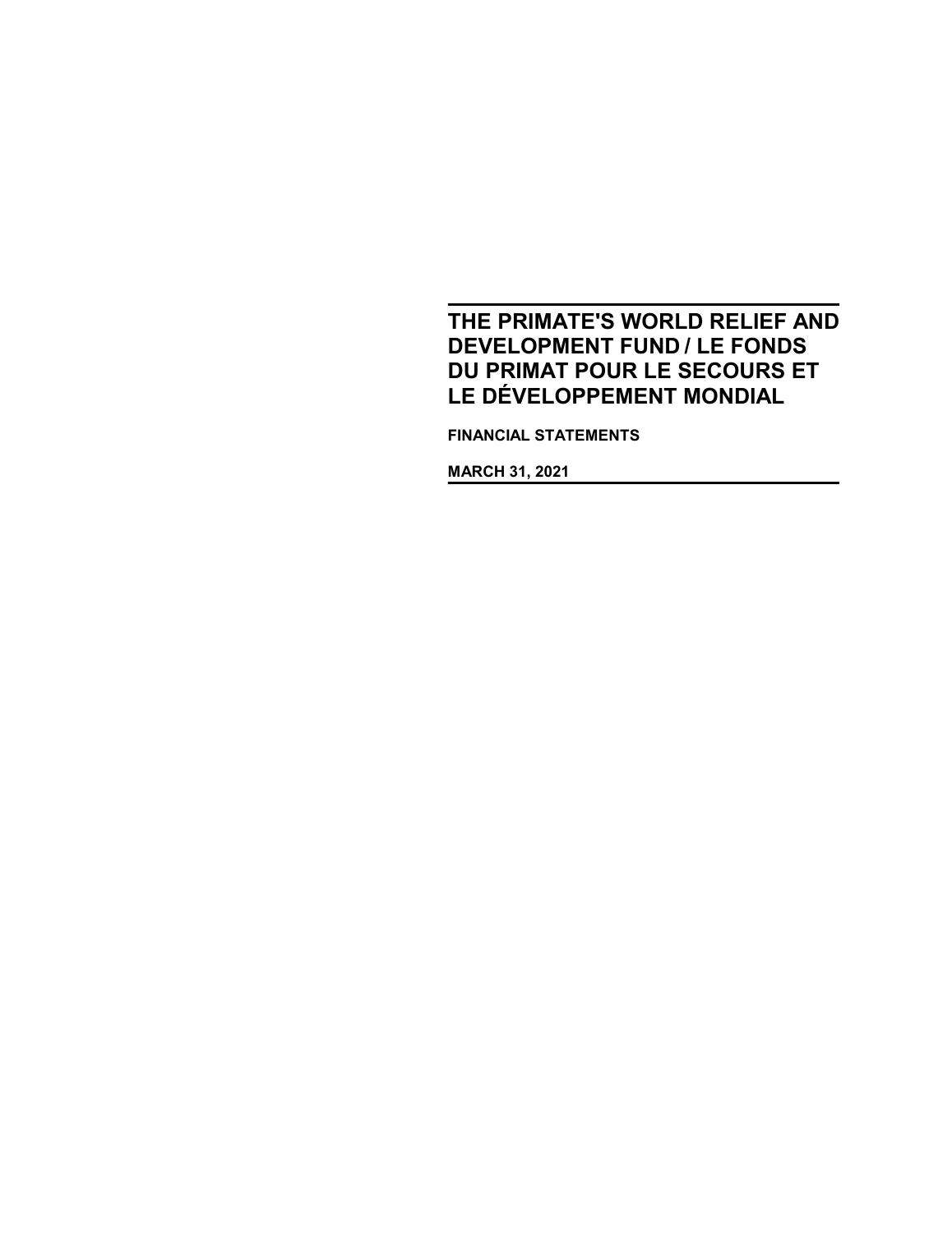Pennylegion | Chung LLP

### INDEPENDENT AUDITOR'S REPORT

To the Members of The Primate's World Relief and Development Fund / Le Fonds du Primat Pour le Secours et le Développement Mondial,

#### Qualified Opinion

We have audited the financial statements of The Primate's World Relief and Development Fund / Le Fonds du Primat Pour le Secours et le Développement Mondial (PWRDF or the organization), which comprise the statement of financial position as at March 31, 2021, and the statements of operations, changes in net assets and cash flows for the year then ended, and notes to the financial statements, including a summary of significant accounting policies.

In our opinion, except for the effects of the matter described in the Basis for Qualified Opinion section of our report, the accompanying financial statements present fairly, in all material respects, the financial position of PWRDF as at March 31, 2021 and the results of its operations and its cash flows for the year then ended in accordance with Canadian accounting standards for not-for-profit organizations.

#### Basis for Qualified Opinion

In common with many not-for-profit organizations, the organization derives revenue from donation and fundraising revenue, the completeness of which is not susceptible of satisfactory audit verification. Accordingly, verification of this revenue was limited to the amounts recorded in the records of the organization. Therefore, we were not able to determine whether any adjustments might be necessary to donation and fundraising revenue, excess of revenues over expenses, and cash flows from operations for the years ended March 31, 2021 and 2020, current assets as at March 31, 2021 and 2020, and net assets as at April 1 and March 31 for both the 2021 and 2020 years. Our audit opinion on the financial statements for the year ended March 31, 2020 was modified accordingly because of the possible effects of this limitation in scope.

We conducted our audit in accordance with Canadian generally accepted auditing standards. Our responsibilities under those standards are further described in the Auditor's Responsibilities for the Audit of the Financial Statements section of our report. We are independent of the organization in accordance with the ethical requirements that are relevant to our audit of the financial statements in Canada, and we have fulfilled our other ethical responsibilities in accordance with these requirements. We believe that the audit evidence we have obtained is sufficient and appropriate to provide a basis for our qualified opinion.

#### Responsibilities of Management and Those Charged with Governance for the Financial **Statements**

Management is responsible for the preparation and fair presentation of the financial statements in accordance with Canadian accounting standards for not-for-profit organizations and for such internal control as management determines is necessary to enable the preparation of financial statements that are free from material misstatement, whether due to fraud or error.

In preparing the financial statements, management is responsible for assessing the organization's ability to continue as a going concern, disclosing, as applicable, matters related to going concern and using the going concern basis of accounting unless management either intends to liquidate the organization or to cease operations, or has no realistic alternative but to do so.

Those charged with governance are responsible for overseeing the organization's financial reporting process.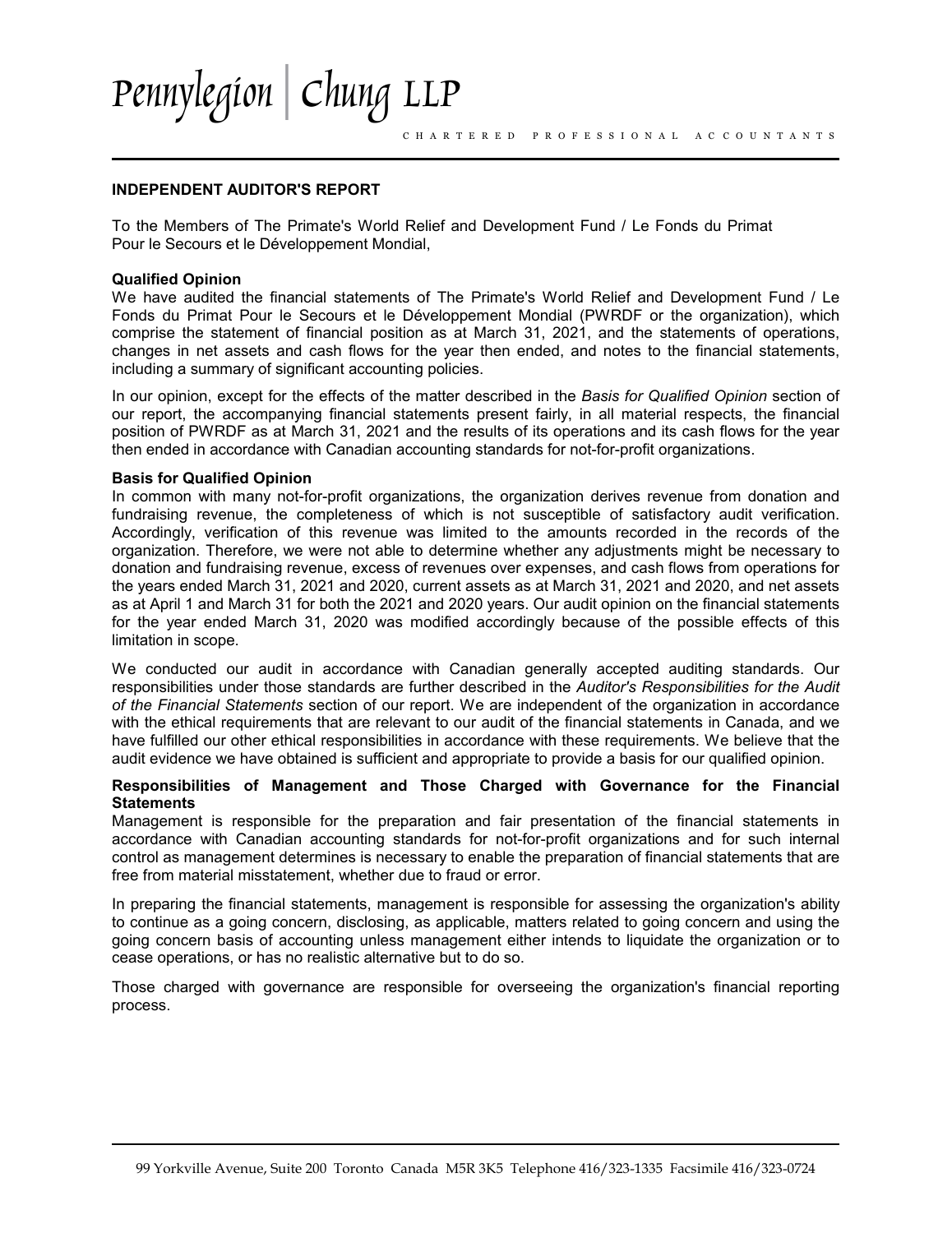## INDEPENDENT AUDITOR'S REPORT (continued)

### Auditor's Responsibilities for the Audit of the Financial Statements

Our objectives are to obtain reasonable assurance about whether the financial statements as a whole are free from material misstatement, whether due to fraud or error, and to issue an auditor's report that includes our opinion. Reasonable assurance is a high level of assurance, but is not a guarantee that an audit conducted in accordance with Canadian generally accepted auditing standards will always detect a material misstatement when it exists. Misstatements can arise from fraud or error and are considered material if, individually or in the aggregate, they could reasonably be expected to influence the economic decisions of users taken on the basis of these financial statements.

As part of an audit in accordance with Canadian generally accepted auditing standards, we exercise professional judgment and maintain professional skepticism throughout the audit. We also:

- Identify and assess the risks of material misstatement of the financial statements, whether due to fraud or error, design and perform audit procedures responsive to those risks, and obtain audit evidence that is sufficient and appropriate to provide a basis for our opinion. The risk of not detecting a material misstatement resulting from fraud is higher than for one resulting from error, as fraud may involve collusion, forgery, intentional omissions, misrepresentations, or the override of internal control.
- Obtain an understanding of internal control relevant to the audit in order to design audit procedures that are appropriate in the circumstances, but not for the purpose of expressing an opinion on the effectiveness of the organization's internal control.
- Evaluate the appropriateness of accounting policies used and the reasonableness of accounting estimates and related disclosures made by management.
- Conclude on the appropriateness of management's use of the going concern basis of accounting and, based on the audit evidence obtained, whether a material uncertainty exists related to events or conditions that may cast significant doubt on the organization's ability to continue as a going concern. If we conclude that a material uncertainty exists, we are required to draw your attention in our auditor's report to the related disclosures in the financial statements or, if such disclosures are inadequate, to modify our opinion. Our conclusions are based on the audit evidence obtained up to the date of our auditor's report. However, future events or conditions may cause the organization to cease to continue as a going concern.
- Evaluate the overall presentation, structure and content of the financial statements, including the disclosures, and whether the financial statements represent the underlying transactions and events in a manner that achieves fair presentation.

We communicate with those charged with governance regarding, among other matters, the planned scope and timing of the audit and significant audit findings, including any significant deficiencies in internal control that we identify during our audit.

Pernyrequan Cranque

Chartered Professional Accountants Licensed Public Accountants

September 8, 2021 Toronto, Ontario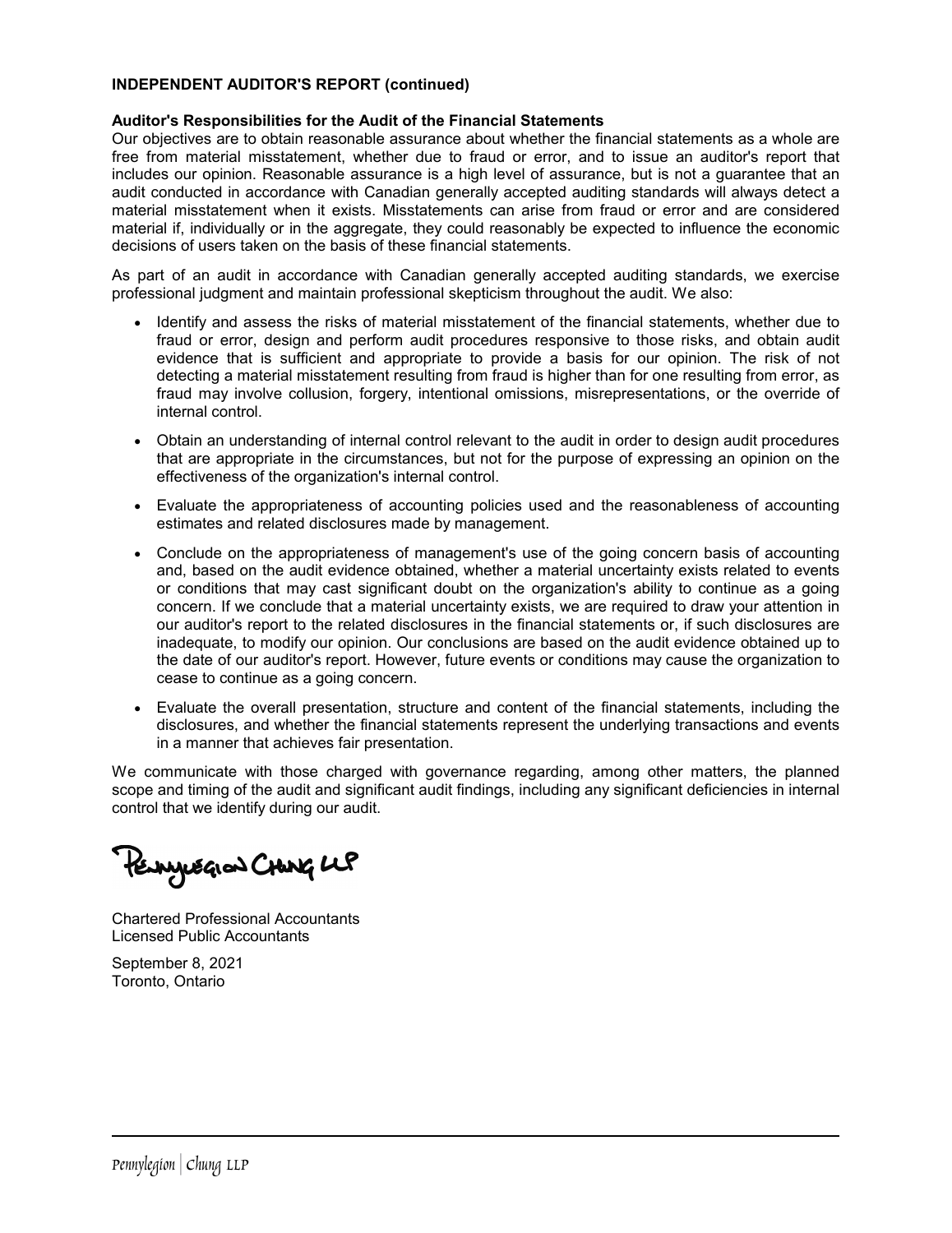## STATEMENT OF FINANCIAL POSITION

## AS AT MARCH 31, 2021

|                                                                                                                                                                               | 2021                                                   | 2020                                                   |
|-------------------------------------------------------------------------------------------------------------------------------------------------------------------------------|--------------------------------------------------------|--------------------------------------------------------|
| <b>ASSETS</b>                                                                                                                                                                 |                                                        | (note 10)                                              |
| Current assets<br>Cash<br>Marketable securities (note 3)<br>Grants receivable<br>HST rebate recoverable<br>Canadian Emergency Wage Subsidy receivable<br>Prepaid expenses     | \$2,478,599<br>7,632,733<br>21,277<br>61,090<br>19,931 | \$1,225,388<br>7,250,386<br>638,820<br>19,059<br>1,800 |
|                                                                                                                                                                               | \$10,213,630                                           | \$9,135,453                                            |
| <b>LIABILITIES AND NET ASSETS</b>                                                                                                                                             |                                                        |                                                        |
| <b>Current liabilities</b><br>Accounts payable and accrued liabilities<br>Deferred contributions from Global Affairs Canada (note 4)<br>Other deferred contributions (note 5) | \$<br>47,523<br>255,163<br>959,617<br>1,262,303        | \$<br>44,522<br><u>1,552,197</u><br>1,596,719          |
| Net assets<br>Unrestricted<br>Designated (note 7)                                                                                                                             | 4,520,895<br>4,430,432<br>8,951,327<br>\$10,213,630    | 2,892,394<br>4,646,340<br>7,538,734<br>\$9,135,453     |
|                                                                                                                                                                               |                                                        |                                                        |

Approved on behalf of the Board:

\_\_\_\_\_\_\_\_\_\_\_\_\_\_\_\_\_\_\_\_\_\_\_\_\_\_\_\_\_\_\_\_, Director

\_\_\_\_\_\_\_\_\_\_\_\_\_\_\_\_\_\_\_\_\_\_\_\_\_\_\_\_\_\_\_\_, Director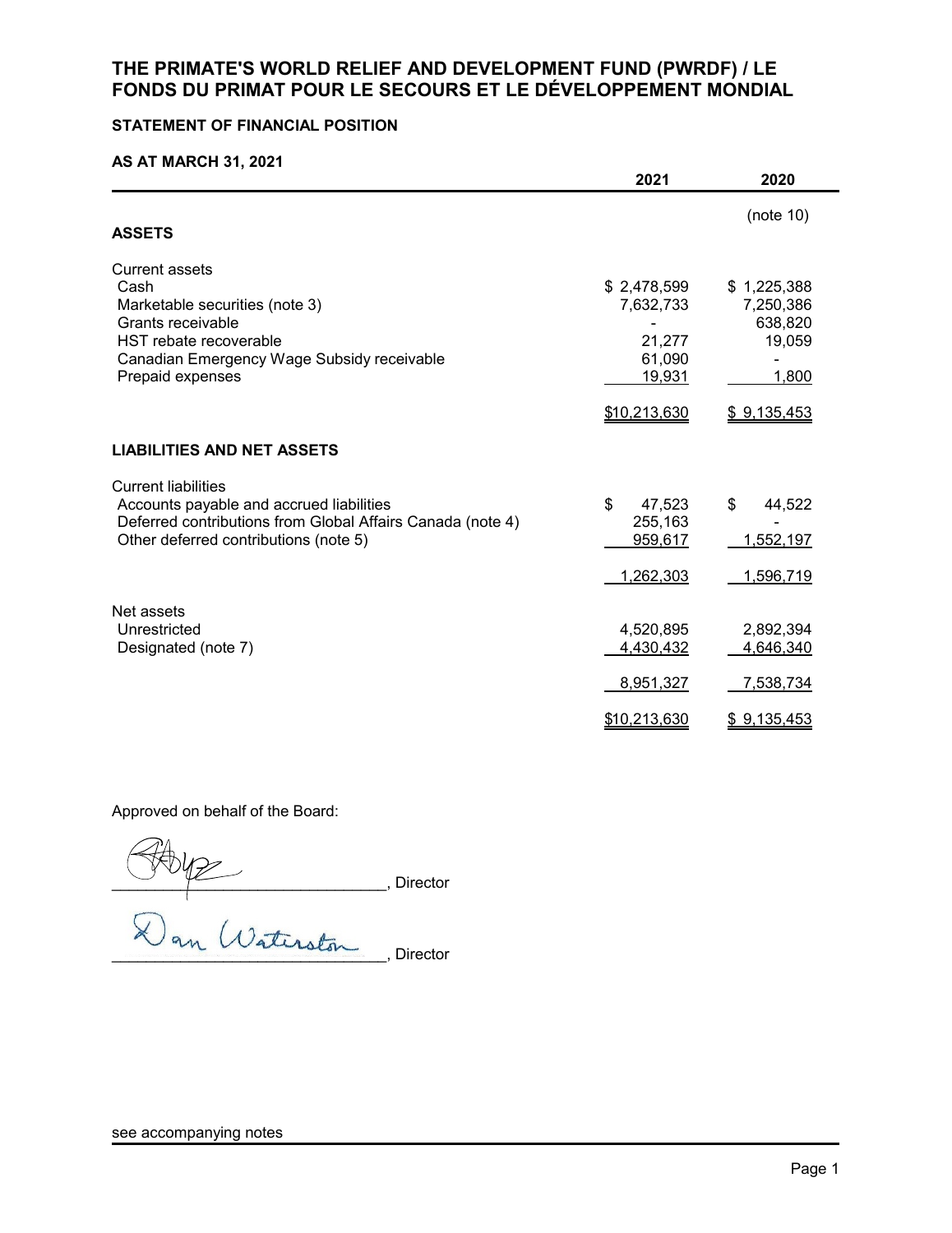## STATEMENT OF CHANGES IN NET ASSETS

## FOR THE YEAR ENDED MARCH 31, 2021

|                                                 |              |                                                 | 2021        | 2020               |  |
|-------------------------------------------------|--------------|-------------------------------------------------|-------------|--------------------|--|
|                                                 | Unrestricted | Designated                                      | Total       | Total<br>(note 10) |  |
| Net assets, beginning of year                   |              | \$2,892,394 \$4,646,340 \$7,538,734 \$7,105,614 |             |                    |  |
| Net transfer to designated (note 7)             | 215,908      | (215,908)                                       |             |                    |  |
| Excess of revenue over<br>expenses for the year | 1,412,593    |                                                 | 1,412,593   | 433,120            |  |
| <b>NET ASSETS, END OF YEAR</b>                  | \$4,520,895  | \$4,430,432                                     | \$8,951,327 | \$7,538,734        |  |

 $\bullet$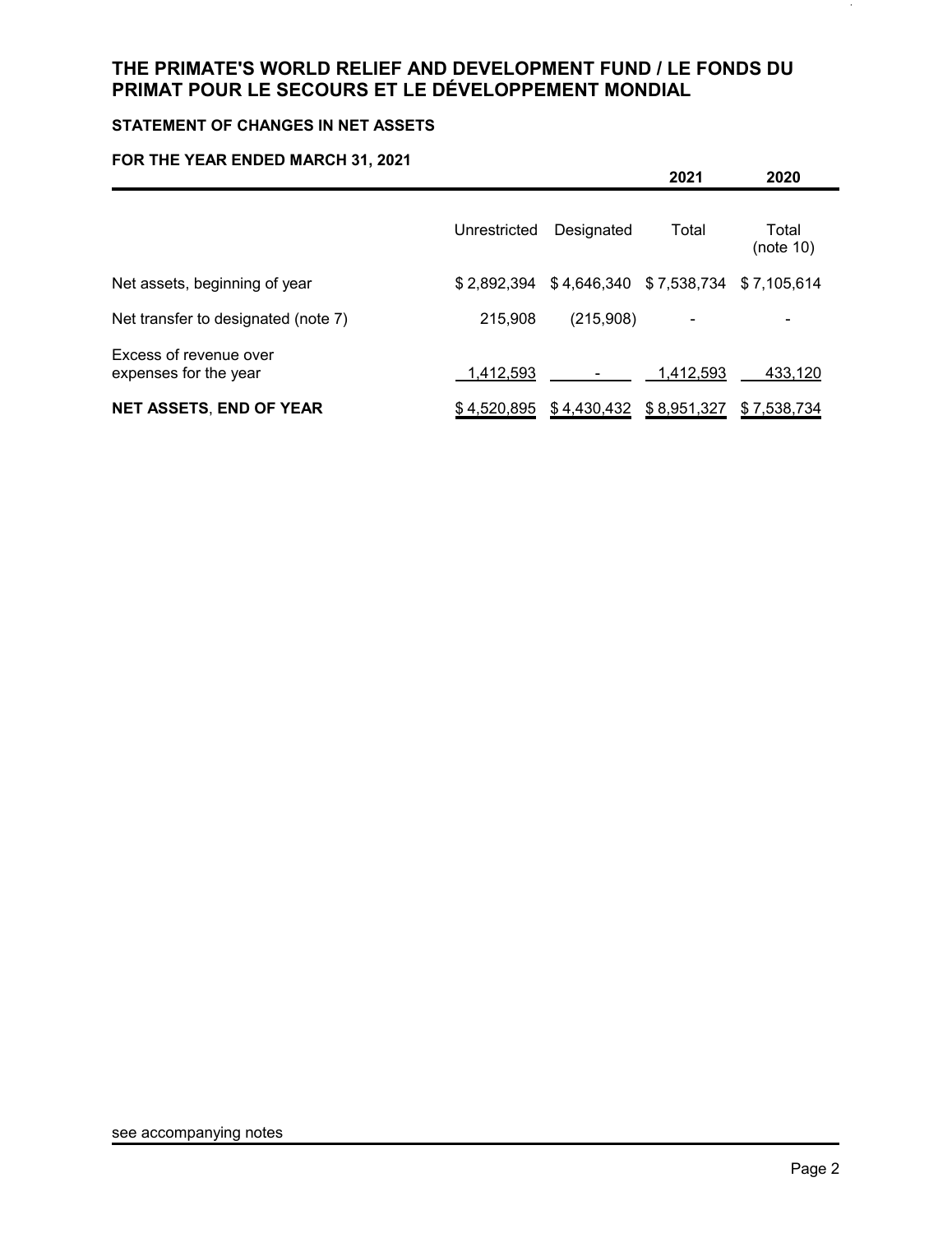## STATEMENT OF OPERATIONS

## FOR THE YEAR ENDED MARCH 31, 2021

|                                                              | 2021        | 2020              |
|--------------------------------------------------------------|-------------|-------------------|
|                                                              |             | (note 10)         |
| <b>REVENUE</b>                                               |             |                   |
| Parish and individual donations                              | \$4,344,298 | \$3,979,633       |
| Global Affairs Canada (note 4)                               | 1,878,104   | 4,993,198         |
| Canada Emergency Wage Subsidy (CEWS)                         | 915,767     |                   |
|                                                              |             |                   |
| <b>Bequests</b>                                              | 254,331     | 1,727,398         |
| Interest and dividends                                       | 215,220     | 300,301           |
| Realized gain on sale of marketable securities               | 137,091     | 143,841           |
| Other                                                        | 539,957     | 735,095           |
|                                                              | 8,284,768   | <u>11,879,466</u> |
| <b>EXPENSES</b><br>Program                                   |             |                   |
| Development and relief                                       |             |                   |
|                                                              |             |                   |
| Global Affairs Canada and PWRDF co-funded programs           | 1,972,798   | 5,244,954         |
| <b>Relief and Refugees</b>                                   | 1,041,860   | 978,647           |
| Africa and the Middle East                                   | 974,344     | 459,199           |
| Canada - Indigenous Communities                              | 435,836     | 74,994            |
| Latin America and the Caribbean                              | 364,020     | 371,398           |
| <b>KAIROS Canada and Ecumenical Relations</b>                | 164,484     | 165,091           |
| Canadian Anglican Partnership Program (CAPP)                 | 82,615      | 250,777           |
| Asia and the Pacific                                         | 61,269      | 86,721            |
|                                                              |             |                   |
|                                                              | 5,097,226   | 7,631,781         |
| Personnel                                                    | 1,676,189   | 1,628,741         |
| Occupancy and office                                         | 171,477     | 218,783           |
|                                                              |             |                   |
| Travel, monitoring and evaluation                            | 10,234      | 107,679           |
| Total program                                                | 6,955,126   | 9,586,984         |
| Administration                                               |             |                   |
| Personnel                                                    | 520,366     | 511,890           |
| Occupancy and office                                         | 148,942     | 121,696           |
| Professional fees                                            | 29,621      | 26,028            |
| Travel                                                       | 5,191       | 19,047            |
|                                                              |             | 37.672            |
| Governance                                                   | 2,483       |                   |
| <b>Total administration</b>                                  | 706,603     | 716,333           |
| <b>Fundraising</b>                                           | 315,411     | 369,179           |
| <b>Total expenses</b>                                        | 7,977,140   | <u>10,672,496</u> |
|                                                              |             |                   |
| Excess of revenue over expenses for the year from operations | 307,628     | 1,206,970         |
| Change in unrealized gains on marketable securities          | 1,104,965   | (773, 850)        |
| <b>EXCESS OF REVENUE OVER EXPENSES FOR THE YEAR</b>          | \$1,412,593 | <u>433,120</u>    |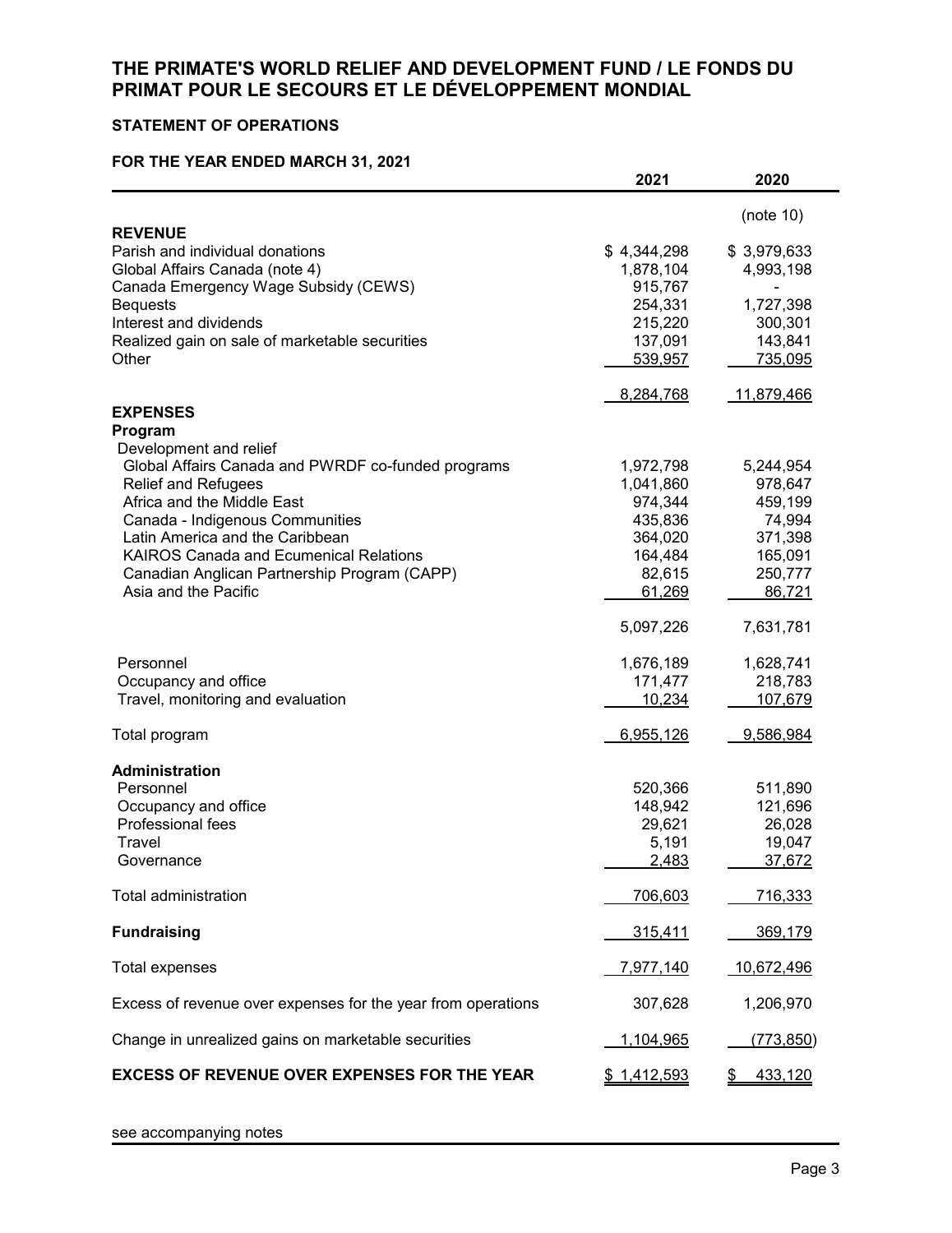## STATEMENT OF CASH FLOWS

## FOR THE YEAR ENDED MARCH 31, 2021

| FOR THE TEAR ENDED MARCH 31, 2021                                                                                                                                            | 2021                                              | 2020                                                |
|------------------------------------------------------------------------------------------------------------------------------------------------------------------------------|---------------------------------------------------|-----------------------------------------------------|
| <b>OPERATING ACTIVITIES</b>                                                                                                                                                  |                                                   | (note 10)                                           |
| Excess of revenue over expenses for the year                                                                                                                                 | \$1,412,593                                       | \$<br>433,120                                       |
| Add back non-cash items -<br>Change in unrealized gains on marketable securities                                                                                             | (1, 104, 965)                                     | 773,850                                             |
| Net change in non-cash working capital items (see below)                                                                                                                     | 222,965                                           | (2,292,650)                                         |
| Cash generated from (used for) operating activities                                                                                                                          | 530,593                                           | (1,085,680)                                         |
| <b>INVESTING ACTIVITIES</b><br>Purchase of marketable securities<br>Proceeds from sale of marketable securities                                                              | (1, 555, 759)<br>2,278,377                        | (3,809,266)<br>2,747,699                            |
| Cash generated from (used for) investing activities                                                                                                                          | 722,618                                           | (1,061,567)                                         |
| NET INCREASE (DECREASE) IN CASH IN THE YEAR                                                                                                                                  | 1,253,211                                         | (2, 147, 247)                                       |
| Cash, beginning of year                                                                                                                                                      | 1,225,388                                         | 3,372,635                                           |
| <b>CASH, END OF YEAR</b>                                                                                                                                                     | \$2,478,599                                       | \$1,225,388                                         |
| Decrease (increase) in current assets-<br>Grants receivable<br>HST rebate recoverable<br>Canadian Emergency Wage Subsidy receivable<br>Prepaid expenses                      | \$<br>638,820<br>(2,218)<br>(61,090)<br>(18, 131) | (638, 820)<br>S<br>15,300<br>5,635                  |
| Increase (decrease) in current liabilities-<br>Accounts payable and accrued liabilities<br>Deferred contributions from Global Affairs Canada<br>Other deferred contributions | 3,001<br>255,163<br>(592, 580)<br>\$<br>222,965   | 44,203<br>(1,698,275)<br>(20, 693)<br>\$(2,292,650) |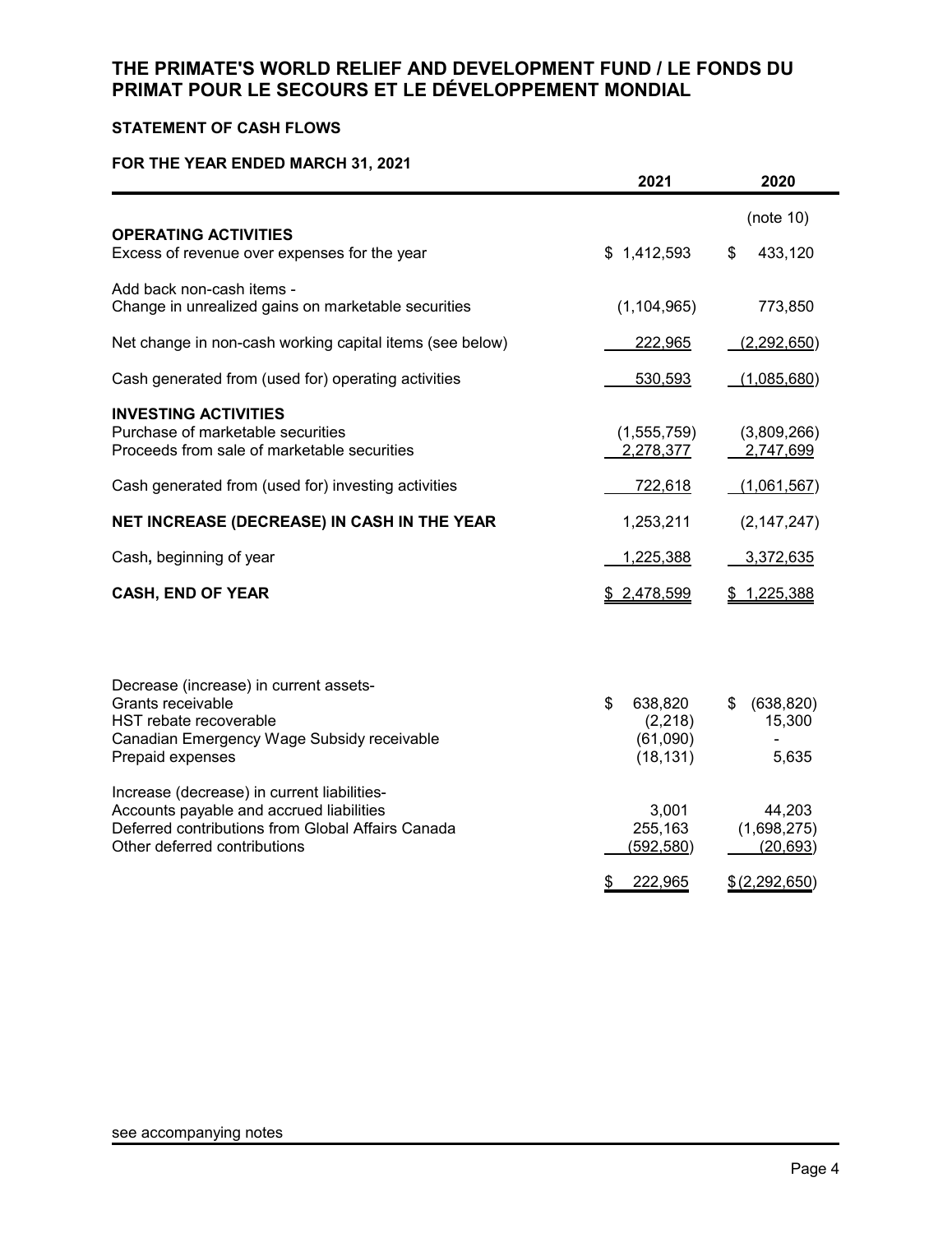### NOTES TO THE FINANCIAL STATEMENTS

### MARCH 31, 2021

The Primate's World Relief and Development Fund / Le Fonds du Primat Pour le Secours et le Développement Mondial (PWRDF or the organization) is incorporated without share capital under the provisions of Part II of the Canada Corporations Act and continued under the Canada Not-for-profit Corporations Act. The organization is exempt from income tax in Canada as a registered charitable organization under the Income Tax Act (Canada).

PWRDF is a Christian organization committed to a vision of international development and global justice founded on theological reflection and faith-based analysis. The organization engages in development work, responding to emergencies, working to protect refugees, and educating and advocating for change on a non-partisan basis.

### 1. SUMMARY OF SIGNIFICANT ACCOUNTING POLICIES

Management is responsible for the preparation of these financial statements in accordance with Canadian accounting standards for not-for-profit organizations. Outlined below are those policies considered particularly significant:

#### Revenue recognition

The principal sources of revenue and recognition of these revenues for financial statement purposes are as follows:

#### **Contributions**

The organization follows the deferral method of revenue recognition for contributions. Externally restricted contributions, including project grants, bequests and donor restricted donations are recorded when received or receivable. Externally restricted contributions related to current expenses are recognized as revenue in the current year. Externally restricted contributions received in the year for expenses to be incurred in the following year are recorded as deferred contributions. Unrestricted contributions, including donations and amounts received from fundraising, are recorded when received. Bequests and pledges are recorded when received.

#### Canada Emergency Wage Subsidy

CEWS revenue is recognized in the period to which it relates.

#### Contributed materials and services

Contributed materials and services which are normally purchased by the organization are not recorded in the accounts.

#### Investment income

Investment income comprises interest from cash, interest and dividends from fixed income and equity securities respectively, reinvested distributions from index pooled funds and unrealized and realized gains and losses on the sale of marketable securities. Interest on fixed income investments is recognized over the terms of these investments. Transaction costs associated with the acquisition and disposal of marketable securities are expensed as incurred.

#### Allocation of expenses

Personnel, occupancy and other expenses are allocated to programs based on the proportional hours spent or space used on each.

#### Pension plan

The organization participates in a multi-employer defined benefit plan. As required under Canadian accounting standards for not-for-profit organizations, defined contribution plan accounting is applied to the multi-employer defined benefit plan, whereby contributions are expensed on an accrual basis, as the participating employers do not individually have sufficient information to apply defined benefit plan accounting.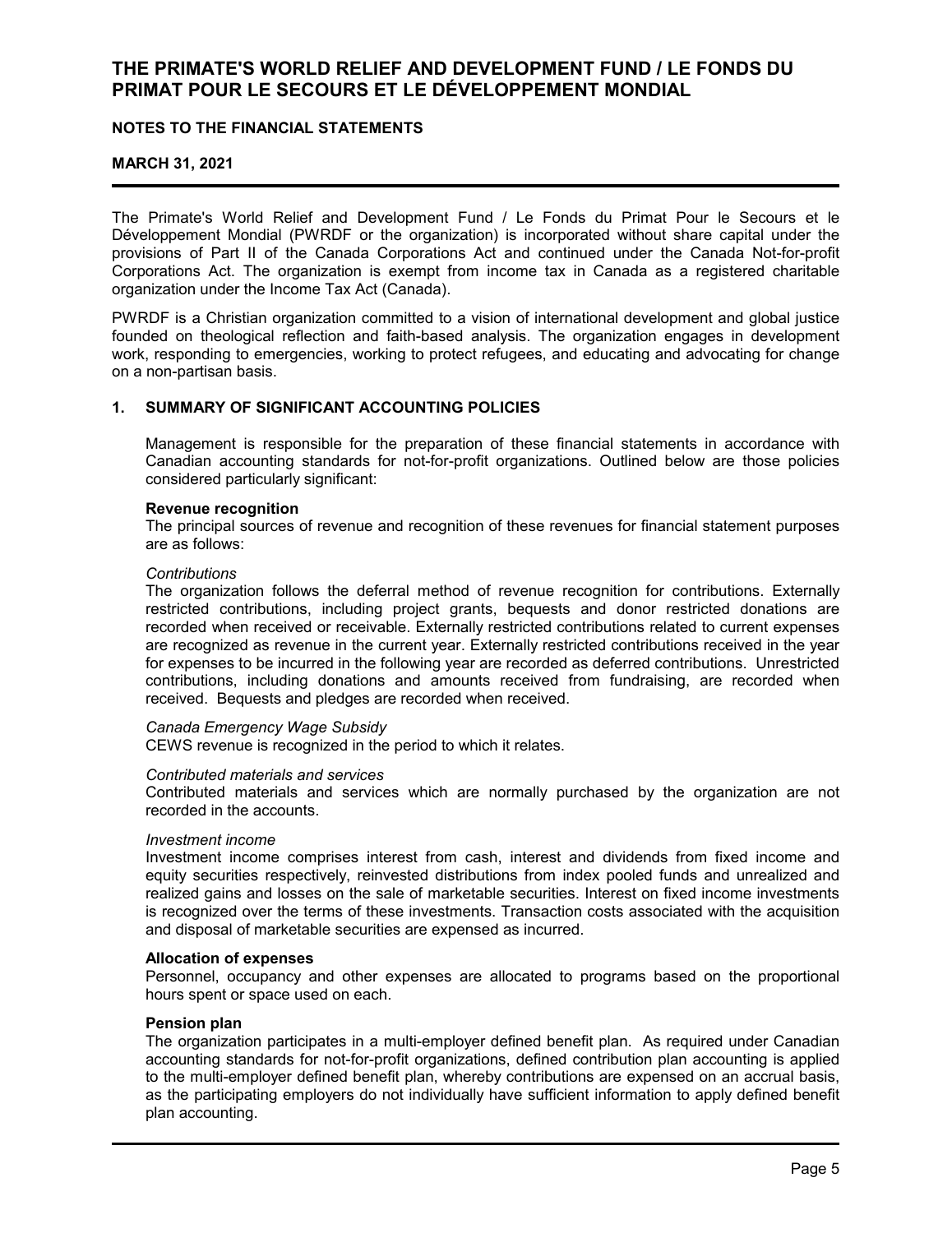### NOTES TO THE FINANCIAL STATEMENTS

#### MARCH 31, 2021

### 2. FINANCIAL INSTRUMENTS AND RELATED FINANCIAL RISKS

The organization's financial instruments include cash, marketable securities, grants receivable, accounts payable and accrued liabilities.

Marketable securities, which comprise fixed income securities and equities are measured at fair market value, determined by reference to published price quotations in an active market at year end. Grants receivable, accounts payable and accrued liabilities are initially recorded at fair value and are subsequently recorded net of any provisions for impairment in value.

The organization is exposed to interest rate risk with respect to its investments in fixed income investments and pooled funds that hold fixed income securities because the fair value of the underlying investments will fluctuate due to changes in market interest rates.

The organization is exposed to currency risk through fluctuations of foreign exchange rates and the degree of volatility of these rates. The organization is exposed to foreign currency exchange risk on investments held in U.S. and international equities.

The organization is exposed to other price risk through changes in market prices (other than changes arising from interest rate risks) in connection with investments in equities. This risk can be caused by factors specific to the individual financial instrument or its issuer, or factors affecting all similar financial instruments trading in the market.

## 3. MARKETABLE SECURITIES

Marketable securities are as follows:

|                                                                | 2021                      | 2020                     |
|----------------------------------------------------------------|---------------------------|--------------------------|
| Canadian and international equities<br>Fixed income securities | \$ 3.960.684<br>3.672.049 | \$3.278.813<br>3,971,573 |
|                                                                | \$7.632.733               | \$7,250,386              |

Included in equities is a \$255,473 investment in Oikocredit (\$265,809 as at March 31, 2020). Oikocredit is a world-wide ecumenical co-operative society of churches and individuals whose purpose is to mobilize financial resources for further development of poor areas of the world.

#### 4. DEFERRED CONTRIBUTIONS FROM GLOBAL AFFAIRS CANADA

Continuity of deferred contributions from Global Affairs Canada (GAC) for the year is as follows:

|                                                    | 2021           | 2020           |
|----------------------------------------------------|----------------|----------------|
| Deferred contributions from GAC, beginning of year | $\blacksquare$ | \$1,698,275    |
| Add cash received from GAC                         | 2,133,267      | 3,294,923      |
| Less GAC contribution revenue recognized           | (1,878,104)    | (4,993,198)    |
| Deferred GAC contributions, end of year            | 255,163        | $\blacksquare$ |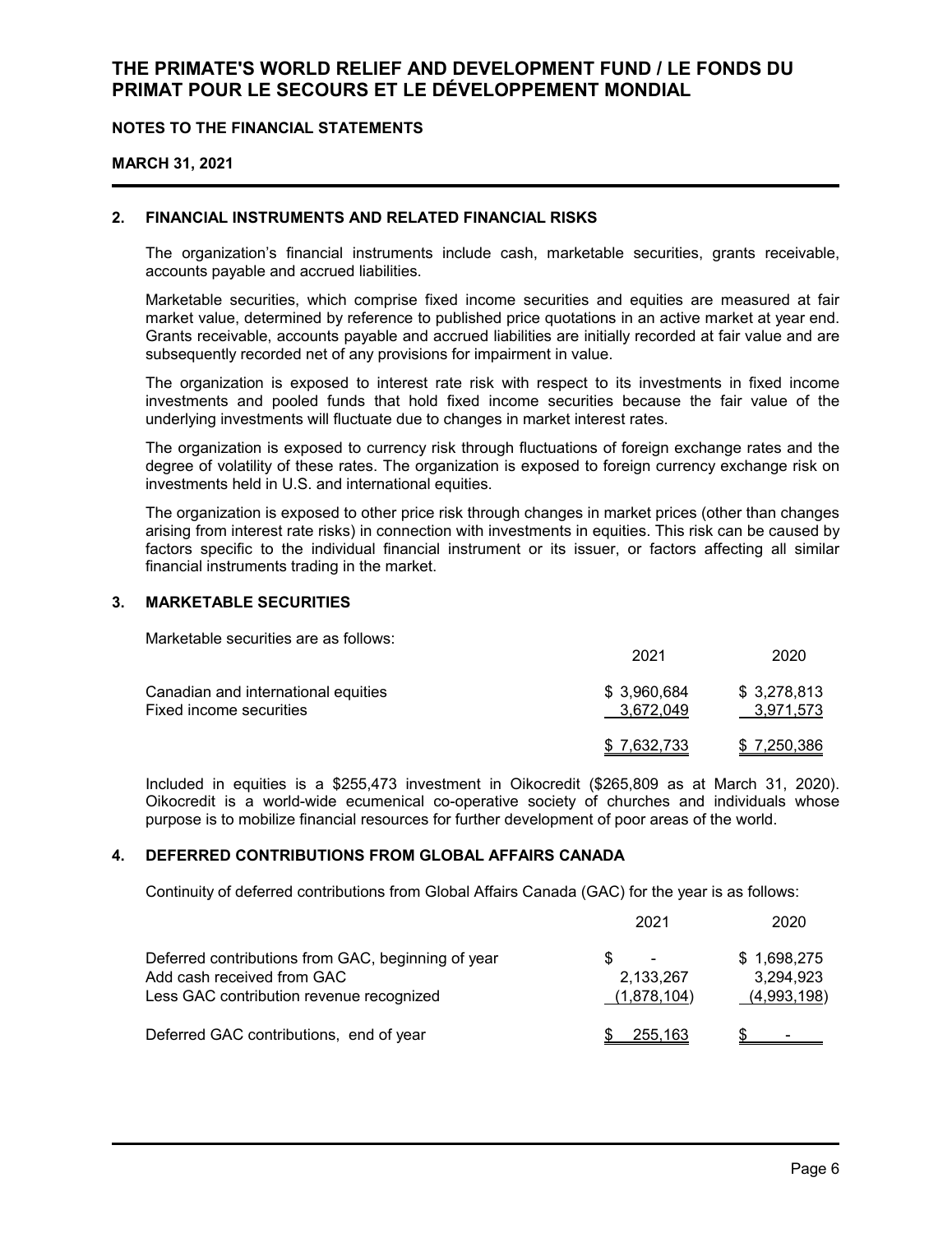### NOTES TO THE FINANCIAL STATEMENTS

### MARCH 31, 2021

## 5. OTHER DEFERRED CONTRIBUTIONS

Continuity of other deferred contributions for the year is as follows:

|                                                   | 2021        | 2020             |
|---------------------------------------------------|-------------|------------------|
|                                                   |             | (note 10)        |
| Other deferred contributions, beginning of year   | \$1,552,197 | \$1,572,890      |
| Add cash received from donor restricted donations | (42, 024)   | 380,933          |
| Less donor restricted donation revenue recognized | (550, 556)  | <u>(401,626)</u> |
| Other deferred contributions, end of year         | 959,617     | \$1,552,197      |

### 6. SHARED PREMISES COSTS

The organization has an arrangement with The General Synod of the Anglican Church of Canada (General Synod) to share operating and occupancy costs at 80 Hayden Street, Toronto where the organization's offices are located. The office premises are owned by General Synod. During the year, the organization made payments to the General Synod in respect of this arrangement amounting to \$140,413 (\$138,925 in 2020).

### 7. DESIGNATED NET ASSETS

Designated net assets are as follows:

|                                                        | 2021                   | 2020                   |
|--------------------------------------------------------|------------------------|------------------------|
| Contingency fund<br>Funds committed for project grants | \$4,000,000<br>430.432 | \$4,000,000<br>646,340 |
|                                                        | \$4,430,432            | \$4,646,340            |

Designated Funds are amounts set aside for various special purposes based on decisions of the Board of Directors (the Board) of the organization. As at March 31, the amounts designated are for the following purposes;

- The Board has designated net assets of \$4,000,000 to provide for a responsible wind-down of projects in progress and other related expenses in the event of an unexpected cessation of funding (\$4,000,000 as at March 31, 2020).
- The Board has designated net assets of \$430,432 as at March 31, 2021 for commitments made during the year to fund projects in the following year (\$646,340 as at March 31, 2020). The transfer of \$215,908 from designated net assets to unrestricted net assets in the year was approved by the Board.